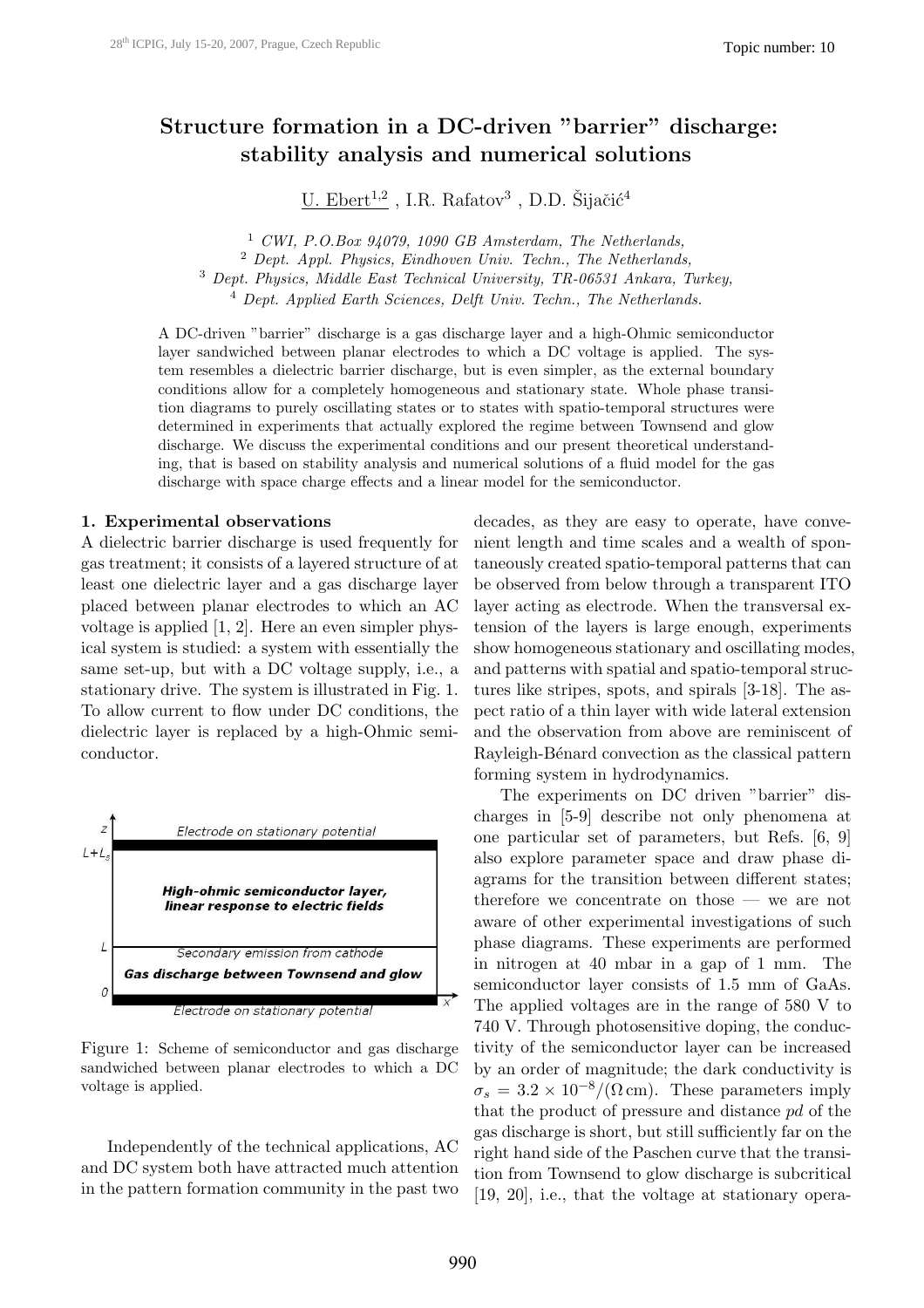

Figure 2: Solid line: Typical current voltage characteristics of the gas discharge in non-dimensional units showing the transition from Townsend to glow discharge. Dashed line: load line of the semiconductor in the case when it is furthest from the Townsend regime  $J \to 0$ . The intersection of the lines indicates the stationary solution of the system.

tion drops when the current rises, as shown in Fig. 2 as a solid line. The resistance of the semiconductor together with the applied voltage constrain the operation to the transition regime from Townsend to glow discharge. The load line depicted as dashed line in Fig. 2 is the one that is furthest from the Townsend regime  $J \to 0$  that is relevant for these experiments. The intersection of discharge characteristics and load line defines the homogeneous stationary state of the system.

However, the system can approach two other states [6, 9]: one where it stays spatially perfectly homogeneous but oscillates in time, and one where structures in space and time are formed. Can these states be predicted by a simple fluid model for the discharge coupled to a linearly approximated semiconductor?

#### 2. The fluid model

The gas-discharge is modeled as a fluid of electrons and positive ions with particle densities  $n_e$  and  $n_+$ :

$$
\partial_t n_{\rm e} - \nabla \cdot \left(\mu_{\rm e} n_{\rm e} \mathbf{E}\right) = source, \qquad (1)
$$

$$
\partial_t n_+ + \nabla \cdot \left(\mu_+ n_+ \mathbf{E}\right) = source, \qquad (2)
$$

that are coupled to Poisson's equation

$$
\nabla \cdot \mathbf{E} = \frac{e}{\varepsilon_0} (n_+ - n_e), \ \mathbf{E} = -\nabla \Phi.
$$
 (3)

Here,  $\Phi$  is the electric potential, **E** is the electric field, e is the elementary charge,  $\varepsilon_0$  is the dielectric constant, and  $\mu_{e,+}$  are the mobilities of electrons and ions. The source term accounts for impact ionization by accelerated electrons within the gas

$$
source = |\mu_{e} n_{e} \mathbf{E} | \alpha (|\mathbf{E}|), \qquad (4)
$$

furthermore secondary electron emission by ion impact onto the cathode is included through

$$
\left| \mu_{e} n_{e} \mathbf{E} \right| = \gamma \left| \mu_{+} n_{+} \mathbf{E} \right| \tag{5}
$$

everywhere on the cathode. The cathode of the discharge is the semiconductor surface, cf. Fig. 1.

The semiconductor is characterized by its extensions, conductivity  $\sigma_s$  and dielectric constant  $\varepsilon_s$ , and a fixed voltage  $U$  is applied to the system.

On the boundary between gas layer and semiconductor, accumulated surface charges  $\Sigma$  create a discontinuity of the normal electric field

$$
\Sigma = \left(\varepsilon_s \varepsilon_0 \mathbf{E}_s - \varepsilon_0 \mathbf{E}_g\right) \cdot \hat{\mathbf{n}},\tag{6}
$$

where  $\mathbf{E}_{s,q}$  are the fields on the semiconductor or the gas discharge side of the interface, and  $\hat{\mathbf{n}}$  is the normal vector on the boundary directed into the semiconductor.

### 3. Predictions

Predictions on oscillating states were made previously in [21, 22] where we resolved only the dynamics in the direction normal to the layers and found good agreement with experiments after adjusting only one parameter, namely the secondary emission constant  $\gamma$ . Here we report results when the transversal directions are included, a first paper on the subject is presently under review [23].

Basically, there are three complementary theoretical approaches to the problem:

3.1. Effective reaction-diffusion systems: The similarity with other pattern forming systems has motivated many attempts to derive an effective reaction-diffusion model only in the two transversal directions where the "reactants" are the local current or the electric potential on the gas semiconductor interface [3, 24, 25]. These models are appealing, however, they never have been derived from the full three-dimensional physics in an interesting parameter regime, as discussed in [21].

3.2. 2D and 3D simulations: One can solve the dynamics numerically in 2 or 3 spatial dimensions. 3D simulations of the AC system were reported only last year [26]. We will present 2D [23] as well as 3D solutions of our DC system. The drawback of simulations is that only finite time spans can be investigated for a limited set of system parameters and